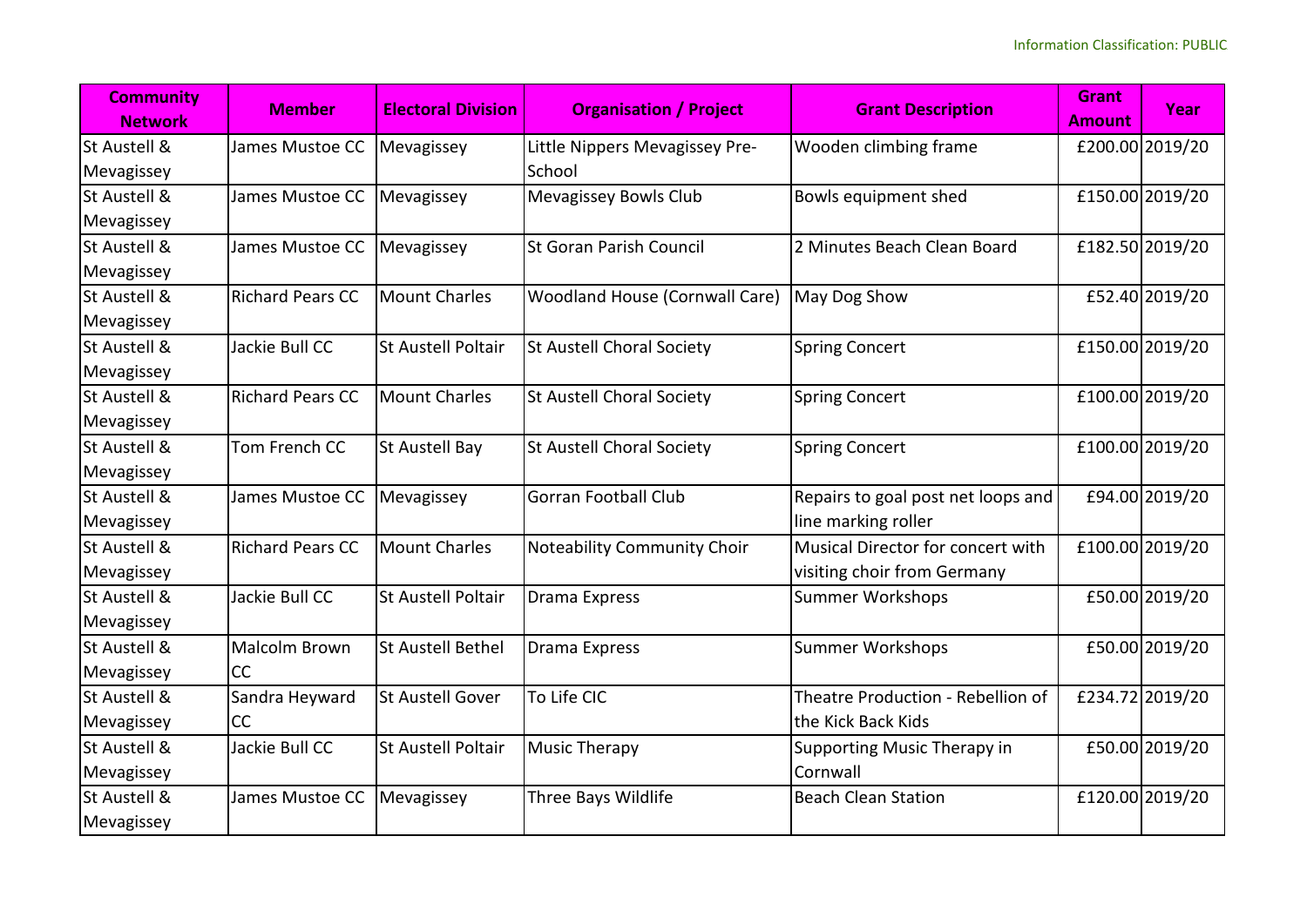| St Austell & | James Mustoe CC            | Mevagissey                | <b>Mevagissey Feast Week</b>          | Flag making materials and repairs | £489.00 2019/20 |
|--------------|----------------------------|---------------------------|---------------------------------------|-----------------------------------|-----------------|
| Mevagissey   |                            |                           |                                       |                                   |                 |
| St Austell & | James Mustoe CC            | Mevagissey                | <b>Mevagissey Community Dance</b>     | Performance with live band        | £150.00 2019/20 |
| Mevagissey   |                            |                           | Company                               |                                   |                 |
| St Austell & | Jackie Bull CC             | <b>St Austell Poltair</b> | <b>Poltair Residents' Association</b> | Residents Day On The Green        | £280.00 2019/20 |
| Mevagissey   |                            |                           |                                       |                                   |                 |
| St Austell & | Sandra Heyward             | <b>St Austell Gover</b>   | Kernow Men's Society                  | IT project to tackle loneliness & | £250.00 2019/20 |
| Mevagissey   | <b>CC</b>                  |                           |                                       | isolation                         |                 |
| St Austell & | Cherilyn Mackrory St Mewan |                           | <b>Kernow Men's Society</b>           | IT project to tackle loneliness & | £248.00 2019/20 |
| Mevagissey   | <b>CC</b>                  |                           |                                       | isolation                         |                 |
| St Austell & | Tom French CC              | <b>St Austell Bay</b>     | Kernow Men's Society                  | IT project to tackle loneliness & | £150.00 2019/20 |
| Mevagissey   |                            |                           |                                       | isolation                         |                 |
| St Austell & | <b>Richard Pears CC</b>    | <b>Mount Charles</b>      | Kernow Men's Society                  | IT project to tackle loneliness & | £50.00 2019/20  |
| Mevagissey   |                            |                           |                                       | isolation                         |                 |
| St Austell & | <b>Malcolm Brown</b>       | <b>St Austell Bethel</b>  | Kernow Men's Society                  | IT project to tackle loneliness & | £50.00 2019/20  |
| Mevagissey   | <b>CC</b>                  |                           |                                       | isolation                         |                 |
| St Austell & | Cherilyn Mackrory St Mewan |                           | <b>Sticker AFC</b>                    | New goalposts and nets            | £362.00 2019/20 |
| Mevagissey   | <b>CC</b>                  |                           |                                       |                                   |                 |
| St Austell & | Cherilyn Mackrory St Mewan |                           | <b>Cornwall Pride</b>                 | Cornwall Pride 2019               | £100.00 2019/20 |
| Mevagissey   | <b>CC</b>                  |                           |                                       |                                   |                 |
| St Austell & | <b>Richard Pears CC</b>    | <b>Mount Charles</b>      | <b>Woodland House (Cornwall Care)</b> | September Dog Show                | £52.40 2019/20  |
| Mevagissey   |                            |                           |                                       |                                   |                 |
| St Austell & | Tom French CC              | <b>St Austell Bay</b>     | St Austell Festival of Music and      | 2019 Festival                     | £100.00 2019/20 |
| Mevagissey   |                            |                           | Speech                                |                                   |                 |
| St Austell & | Jackie Bull CC             | <b>St Austell Poltair</b> | St Austell Festival of Music and      | 2019 Festival                     | £100.00 2019/20 |
| Mevagissey   |                            |                           | Speech                                |                                   |                 |
| St Austell & | Sandra Heyward             | <b>St Austell Gover</b>   | St Austell Festival of Music and      | 2019 Festival                     | £150.00 2019/20 |
| Mevagissey   | <b>CC</b>                  |                           | Speech                                |                                   |                 |
| St Austell & | Jackie Bull CC             | <b>St Austell Poltair</b> | Penhaligon's Friends                  | St Austell Teenage Support Group  | £100.00 2019/20 |
| Mevagissey   |                            |                           |                                       |                                   |                 |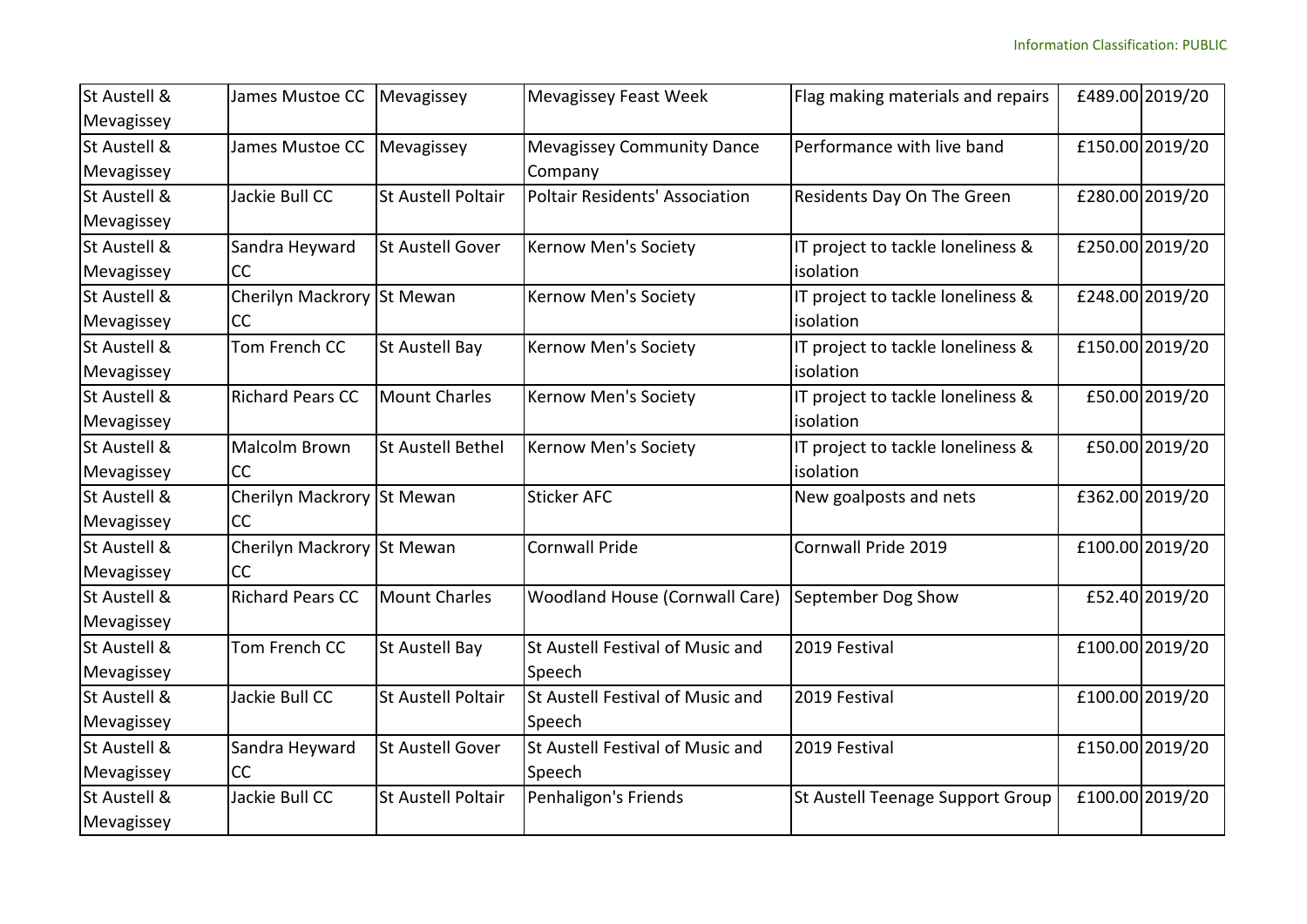| St Austell &            | Tom French CC              | <b>St Austell Bay</b>     | Penhaligon's Friends              | St Austell Teenage Support Group | £100.00 2019/20 |
|-------------------------|----------------------------|---------------------------|-----------------------------------|----------------------------------|-----------------|
| Mevagissey              |                            |                           |                                   |                                  |                 |
| <b>St Austell &amp;</b> | Malcolm Brown              | <b>St Austell Bethel</b>  | Penhaligon's Friends              | St Austell Teenage Support Group | £100.00 2019/20 |
| Mevagissey              | <b>CC</b>                  |                           |                                   |                                  |                 |
| St Austell &            | <b>Richard Pears CC</b>    | <b>Mount Charles</b>      | Penhaligon's Friends              | St Austell Teenage Support Group | £50.00 2019/20  |
| Mevagissey              |                            |                           |                                   |                                  |                 |
| <b>St Austell &amp;</b> | James Mustoe CC            | Mevagissey                | Mevagissey Christmas Lights       | New rope lights                  | £500.00 2019/20 |
| Mevagissey              |                            |                           |                                   |                                  |                 |
| St Austell &            | Cherilyn Mackrory St Mewan |                           | Sticker Memory Café               | <b>Musical activities</b>        | £347.00 2019/20 |
| Mevagissey              | <b>CC</b>                  |                           |                                   |                                  |                 |
| <b>St Austell &amp;</b> | <b>Malcolm Brown</b>       | <b>St Austell Bethel</b>  | Cornwall Partnership Foundation   | <b>Grow Outdoors at Sowenna</b>  | £100.00 2019/20 |
| Mevagissey              | <b>CC</b>                  |                           | Trust                             |                                  |                 |
| <b>St Austell &amp;</b> | Cherilyn Mackrory St Mewan |                           | Cornwall Partnership Foundation   | <b>Grow Outdoors at Sowenna</b>  | £50.00 2019/20  |
| Mevagissey              | <b>CC</b>                  |                           | Trust                             |                                  |                 |
| St Austell &            | Jackie Bull CC             | <b>St Austell Poltair</b> | Wild Women's Activity Retreat     | Wild Women's Activity Retreat    | £50.00 2019/20  |
| Mevagissey              |                            |                           |                                   |                                  |                 |
| St Austell &            | Tom French CC              | <b>St Austell Bay</b>     | St Austell Bay Parish Council     | Neighbourhood Development        | £400.00 2019/20 |
| Mevagissey              |                            |                           |                                   | Plan Traffic Survey              |                 |
| <b>St Austell &amp;</b> | Tom French CC              | <b>St Austell Bay</b>     | <b>St Blazey Amateur Operatic</b> | 2020 production at the Keay      | £100.00 2019/20 |
| Mevagissey              |                            |                           | Society                           | Theatre                          |                 |
| <b>St Austell &amp;</b> | <b>Richard Pears CC</b>    | <b>Mount Charles</b>      | <b>St Blazey Amateur Operatic</b> | 2020 production at the Keay      | £75.00 2019/20  |
| Mevagissey              |                            |                           | Society                           | Theatre                          |                 |
| St Austell &            | Jackie Bull CC             | <b>St Austell Poltair</b> | <b>St Blazey Amateur Operatic</b> | 2020 production at the Keay      | £100.00 2019/20 |
| Mevagissey              |                            |                           | Society                           | Theatre                          |                 |
| St Austell &            | Malcolm Brown              | <b>St Austell Bethel</b>  | <b>St Blazey Amateur Operatic</b> | 2020 production at the Keay      | £150.00 2019/20 |
| Mevagissey              | <b>CC</b>                  |                           | Society                           | Theatre                          |                 |
| <b>St Austell &amp;</b> | Sandra Heyward             | <b>St Austell Gover</b>   | St Blazey Amateur Operatic        | 2020 production at the Keay      | £100.00 2019/20 |
| Mevagissey              | <b>CC</b>                  |                           | Society                           | Theatre                          |                 |
| <b>St Austell &amp;</b> | Sandra Heyward             | <b>St Austell Gover</b>   | <b>St Austell BID</b>             | St Austell St Piran's Event      | £250.00 2019/20 |
| Mevagissey              | <b>CC</b>                  |                           |                                   |                                  |                 |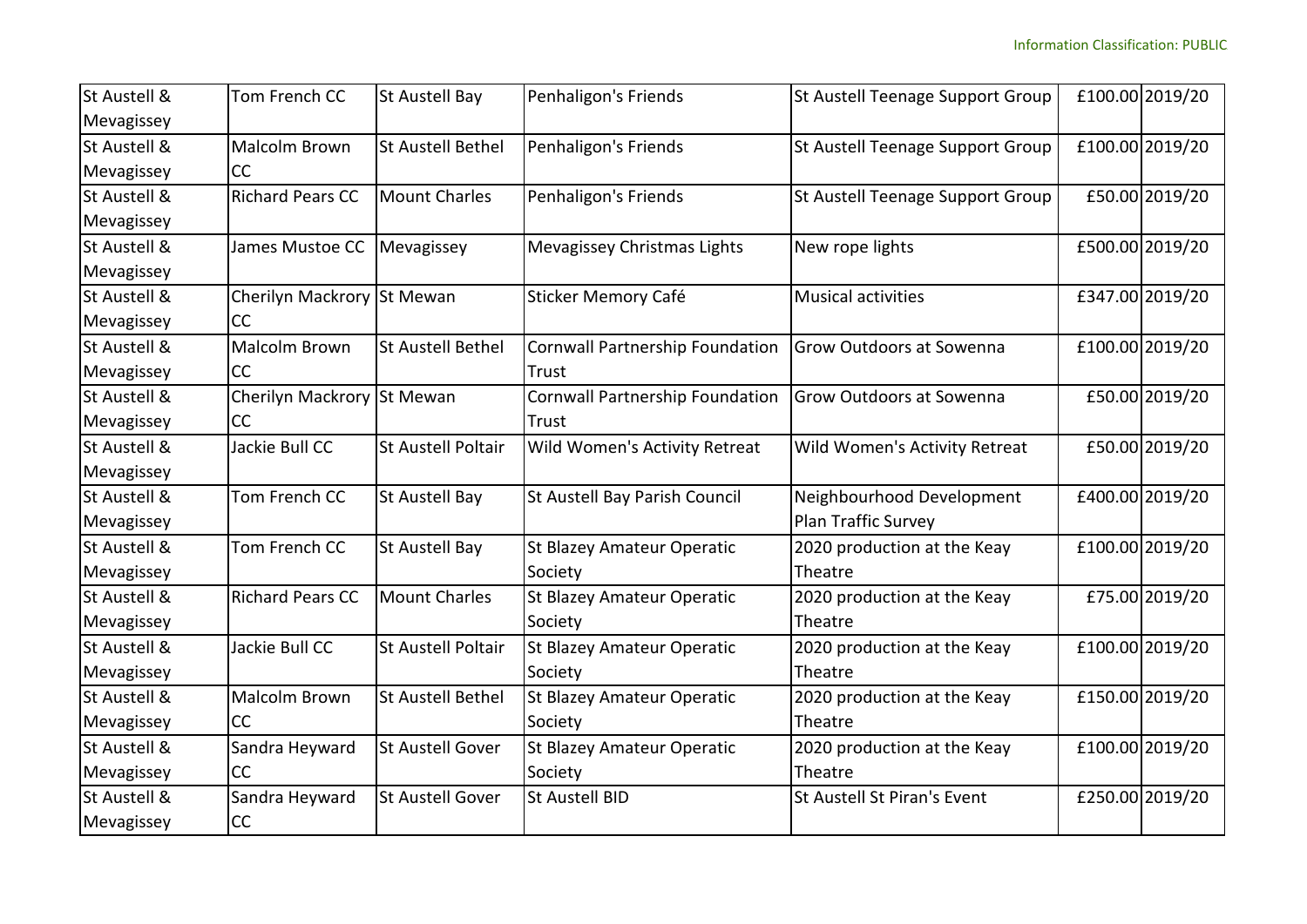| St Austell & | Malcolm Brown           | <b>St Austell Bethel</b>  | <b>Bethel Lunch Club</b>        | Christmas meal for elderly       | £150.00 2019/20 |
|--------------|-------------------------|---------------------------|---------------------------------|----------------------------------|-----------------|
| Mevagissey   | <b>CC</b>               |                           |                                 | residents                        |                 |
| St Austell & | James Mustoe CC         | Mevagissey                | St Andrews Church Mevagissey    | Soft play mats for toddler group | £114.50 2019/20 |
| Mevagissey   |                         |                           |                                 |                                  |                 |
| St Austell & | <b>Richard Pears CC</b> | <b>Mount Charles</b>      | 1225 St Austell Squadron Air    | Update IT equipment              | £280.00 2019/20 |
| Mevagissey   |                         |                           | Cadets                          |                                  |                 |
| St Austell & | Jackie Bull CC          | <b>St Austell Poltair</b> | <b>St Austell Arts Centre</b>   | New theatre curtains             | £100.00 2019/20 |
| Mevagissey   |                         |                           |                                 |                                  |                 |
| St Austell & | <b>Malcolm Brown</b>    | <b>St Austell Bethel</b>  | <b>St Austell Arts Centre</b>   | New theatre curtains             | £100.00 2019/20 |
| Mevagissey   | <b>CC</b>               |                           |                                 |                                  |                 |
| St Austell & | Sandra Heyward          | <b>St Austell Gover</b>   | <b>St Austell Arts Centre</b>   | New theatre curtains             | £166.00 2019/20 |
| Mevagissey   | <b>CC</b>               |                           |                                 |                                  |                 |
| St Austell & | <b>Richard Pears CC</b> | <b>Mount Charles</b>      | <b>St Austell Arts Centre</b>   | New theatre curtains             | £150.00 2019/20 |
| Mevagissey   |                         |                           |                                 |                                  |                 |
| St Austell & | Tom French CC           | <b>St Austell Bay</b>     | <b>St Austell Arts Centre</b>   | New theatre curtains             | £400.00 2019/20 |
| Mevagissey   |                         |                           |                                 |                                  |                 |
| St Austell & | Sandra Heyward          | <b>St Austell Gover</b>   | Cornwall One Parent Support CIO | "Beat the Winter Blues"          | £200.00 2019/20 |
| Mevagissey   | <b>CC</b>               |                           |                                 |                                  |                 |
| St Austell & | <b>Richard Pears CC</b> | <b>Mount Charles</b>      | Cornwall One Parent Support CIO | "Beat the Winter Blues"          | £50.00 2019/20  |
| Mevagissey   |                         |                           |                                 |                                  |                 |
| St Austell & | Jackie Bull CC          | <b>St Austell Poltair</b> | Cornwall One Parent Support CIO | "Beat the Winter Blues"          | £50.00 2019/20  |
| Mevagissey   |                         |                           |                                 |                                  |                 |
| St Austell & | Tom French CC           | <b>St Austell Bay</b>     | Cornwall One Parent Support CIO | "Beat the Winter Blues"          | £50.00 2019/20  |
| Mevagissey   |                         |                           |                                 |                                  |                 |
| St Austell & | <b>Richard Pears CC</b> | <b>Mount Charles</b>      | St Austell Torchlight Carnival  | 2019 Carnival                    | £100.00 2019/20 |
| Mevagissey   |                         |                           |                                 |                                  |                 |
| St Austell & | Sandra Heyward          | <b>St Austell Gover</b>   | St Austell Torchlight Carnival  | 2019 Carnival                    | £150.00 2019/20 |
| Mevagissey   | <b>CC</b>               |                           |                                 |                                  |                 |
| St Austell & | Tom French CC           | <b>St Austell Bay</b>     | St Austell Torchlight Carnival  | 2019 Carnival                    | £100.00 2019/20 |
| Mevagissey   |                         |                           |                                 |                                  |                 |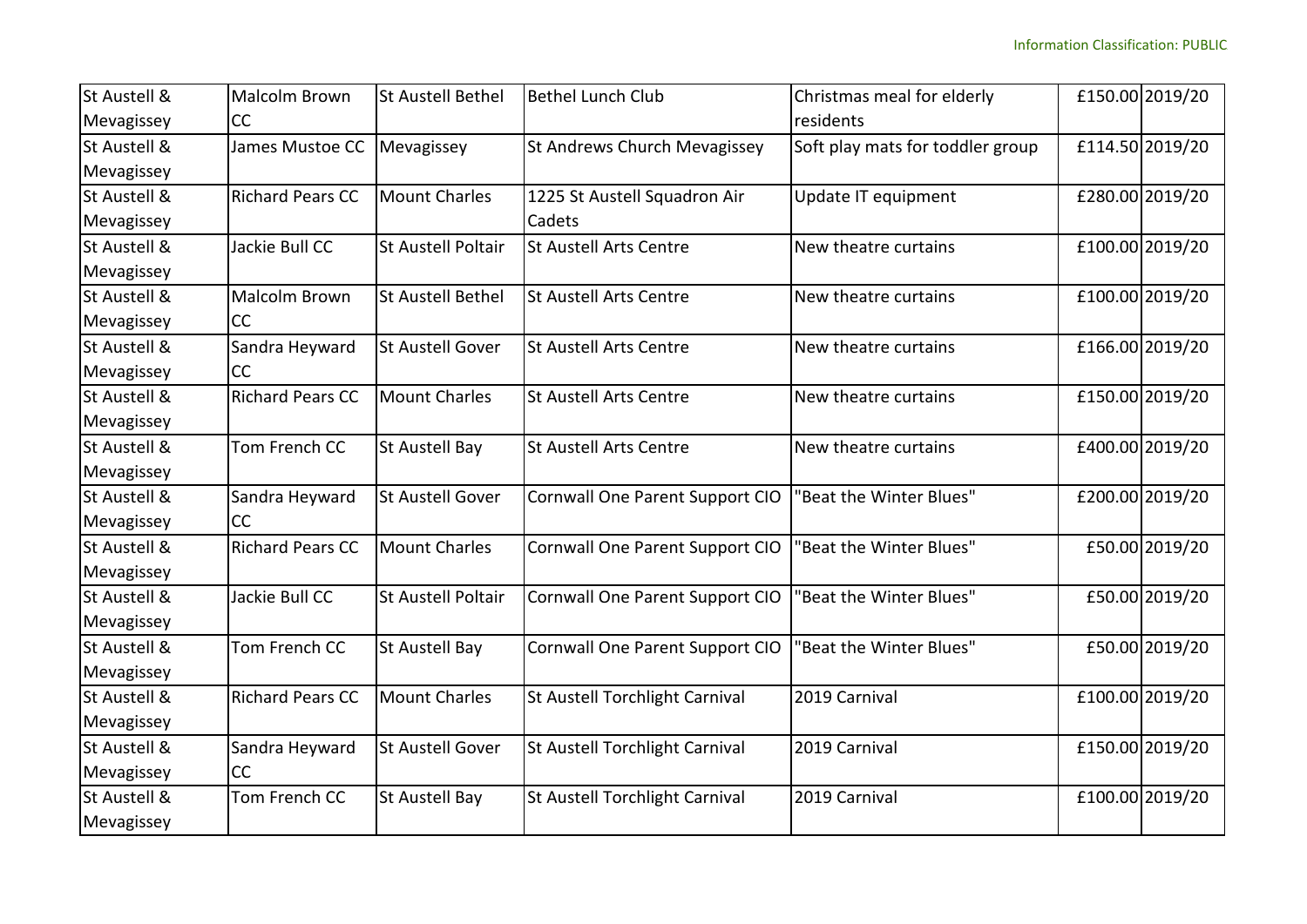| St Austell &            | Jackie Bull CC          | <b>St Austell Poltair</b> | St Austell Torchlight Carnival        | 2019 Carnival                   | £100.00 2019/20 |
|-------------------------|-------------------------|---------------------------|---------------------------------------|---------------------------------|-----------------|
| Mevagissey              |                         |                           |                                       |                                 |                 |
| <b>St Austell &amp;</b> | Jackie Bull CC          | <b>St Austell Poltair</b> | <b>Wheal Martyn</b>                   | Imerys Pensioners Christmas     | £100.00 2019/20 |
| Mevagissey              |                         |                           |                                       | Party                           |                 |
| St Austell &            | <b>Richard Pears CC</b> | <b>Mount Charles</b>      | Wheal Martyn                          | Imerys Pensioners Christmas     | £50.00 2019/20  |
| Mevagissey              |                         |                           |                                       | Party                           |                 |
| St Austell &            | Jackie Bull CC          | <b>St Austell Poltair</b> | <b>Prince Charles Park Fund</b>       | Disabled parking spaces         | £300.00 2019/20 |
| Mevagissey              |                         |                           |                                       |                                 |                 |
| St Austell &            | <b>Richard Pears CC</b> | <b>Mount Charles</b>      | <b>Woodland House (Cornwall Care)</b> | December Dog Show               | £50.00 2019/20  |
| Mevagissey              |                         |                           |                                       |                                 |                 |
| <b>St Austell &amp;</b> | Jackie Bull CC          | <b>St Austell Poltair</b> | 4FS Studio 4 Youth Dance              | The Platform 2020 event         | £50.00 2019/20  |
| Mevagissey              |                         |                           |                                       |                                 |                 |
| <b>St Austell &amp;</b> | <b>Malcolm Brown</b>    | <b>St Austell Bethel</b>  | 4FS Studio 4 Youth Dance              | The Platform 2020 event         | £150.00 2019/20 |
| Mevagissey              | <b>CC</b>               |                           |                                       |                                 |                 |
| St Austell &            | Sandra Heyward          | <b>St Austell Gover</b>   | 4FS Studio 4 Youth Dance              | The Platform 2020 event         | £100.00 2019/20 |
| Mevagissey              | <b>CC</b>               |                           |                                       |                                 |                 |
| St Austell &            | <b>Richard Pears CC</b> | <b>Mount Charles</b>      | 4FS Studio 4 Youth Dance              | The Platform 2020 event         | £75.00 2019/20  |
| Mevagissey              |                         |                           |                                       |                                 |                 |
| St Austell &            | Tom French CC           | <b>St Austell Bay</b>     | 4FS Studio 4 Youth Dance              | The Platform 2020 event         | £100.00 2019/20 |
| Mevagissey              |                         |                           |                                       |                                 |                 |
| <b>St Austell &amp;</b> | Sandra Heyward          | <b>St Austell Gover</b>   | Soroptimist International St          | <b>Unsung Heroine Awards</b>    | £200.00 2019/20 |
| Mevagissey              | <b>CC</b>               |                           | <b>Austell &amp; District</b>         |                                 |                 |
| St Austell &            | Malcolm Brown           | <b>St Austell Bethel</b>  | <b>STAK St Austell Community</b>      | New water boiler and Shop Watch | £78.00 2019/20  |
| Mevagissey              | <b>CC</b>               |                           | Kitchen                               | Radio                           |                 |
| St Austell &            | Jackie Bull CC          | <b>St Austell Poltair</b> | <b>STAK St Austell Community</b>      | New water boiler and Shop Watch | £78.00 2019/20  |
| Mevagissey              |                         |                           | Kitchen                               | Radio                           |                 |
| St Austell &            | <b>Richard Pears CC</b> | <b>Mount Charles</b>      | <b>STAK St Austell Community</b>      | New water boiler and Shop Watch | £78.00 2019/20  |
| Mevagissey              |                         |                           | Kitchen                               | Radio                           |                 |
| St Austell &            | Tom French CC           | <b>St Austell Bay</b>     | <b>STAK St Austell Community</b>      | New water boiler and Shop Watch | £100.00 2019/20 |
| Mevagissey              |                         |                           | Kitchen                               | Radio                           |                 |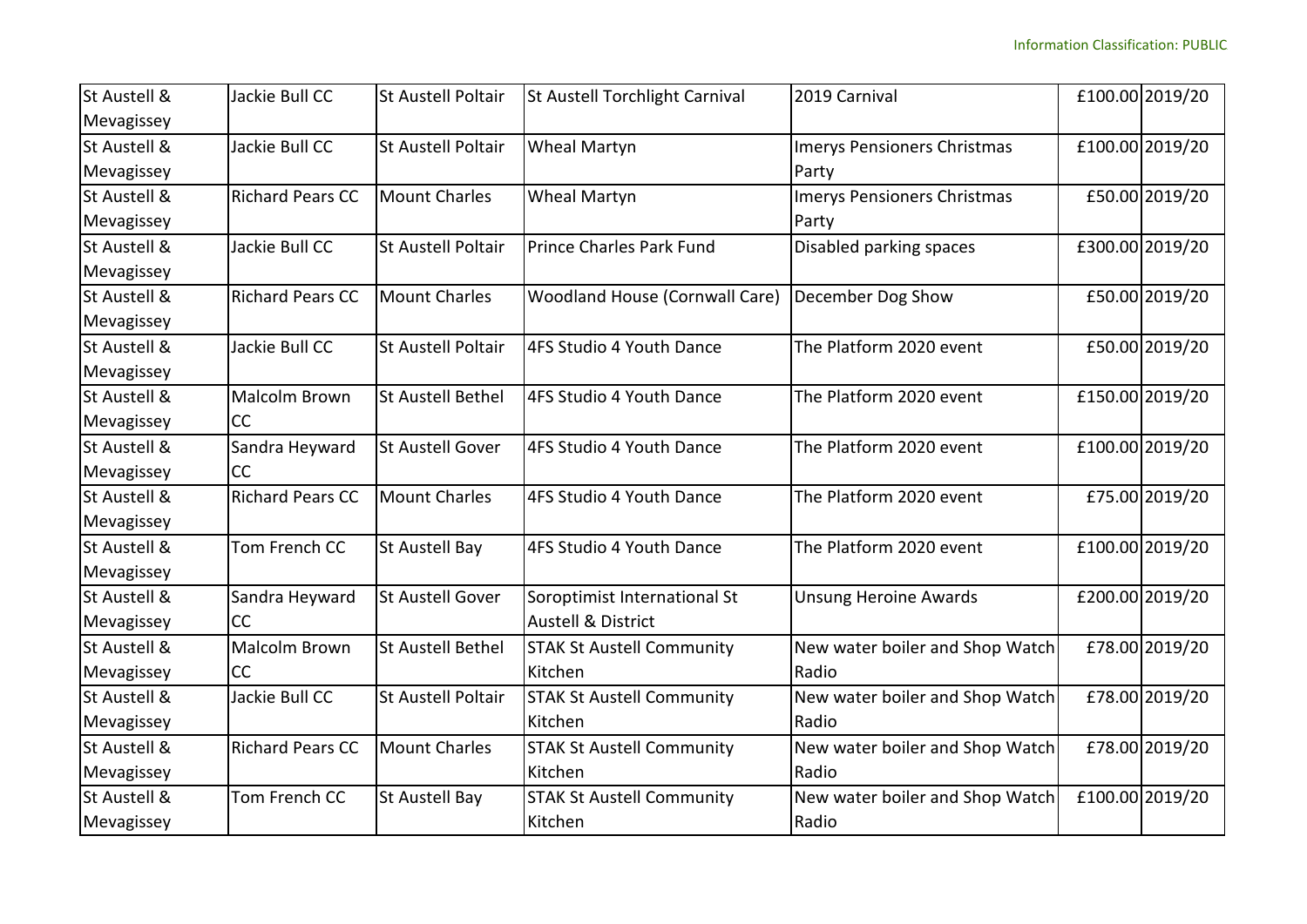| St Austell &            | Malcolm Brown              | <b>St Austell Bethel</b>  | <b>Citizens Advice Cornwall</b>         | Webchat IT equipment            | £100.00 2019/20 |
|-------------------------|----------------------------|---------------------------|-----------------------------------------|---------------------------------|-----------------|
| Mevagissey              | CC                         |                           |                                         |                                 |                 |
| <b>St Austell &amp;</b> | <b>Richard Pears CC</b>    | <b>Mount Charles</b>      | <b>Citizens Advice Cornwall</b>         | Webchat IT equipment            | £100.00 2019/20 |
| Mevagissey              |                            |                           |                                         |                                 |                 |
| St Austell &            | <b>Malcolm Brown</b>       | <b>St Austell Bethel</b>  | <b>ABC Residents Association</b>        | <b>Community Garden</b>         | £290.00 2019/20 |
| Mevagissey              | CC                         |                           |                                         |                                 |                 |
| <b>St Austell &amp;</b> | Tom French CC              | <b>St Austell Bay</b>     | <b>St Austell Amateur Operatic</b>      | Production of Shrek at the Keay | £100.00 2019/20 |
| Mevagissey              |                            |                           | Society                                 | Theatre                         |                 |
| <b>St Austell &amp;</b> | Malcolm Brown              | <b>St Austell Bethel</b>  | <b>St Austell Amateur Operatic</b>      | Production of Shrek at the Keay | £200.00 2019/20 |
| Mevagissey              | <b>CC</b>                  |                           | Society                                 | Theatre                         |                 |
| <b>St Austell &amp;</b> | Sandra Heyward             | <b>St Austell Gover</b>   | <b>St Austell Amateur Operatic</b>      | Production of Shrek at the Keay | £99.64 2019/20  |
| Mevagissey              | <b>CC</b>                  |                           | Society                                 | Theatre                         |                 |
| St Austell &            | <b>Richard Pears CC</b>    | <b>Mount Charles</b>      | <b>St Austell Amateur Operatic</b>      | Production of Shrek at the Keay | £75.00 2019/20  |
| Mevagissey              |                            |                           | Society                                 | Theatre                         |                 |
| St Austell &            | <b>Malcolm Brown</b>       | <b>St Austell Bethel</b>  | <b>SALSA St Austell Library Support</b> | Cyclopedia of Cornish Culture   | £100.00 2019/20 |
| Mevagissey              | <b>CC</b>                  |                           | Association                             |                                 |                 |
| <b>St Austell &amp;</b> | <b>Richard Pears CC</b>    | <b>Mount Charles</b>      | <b>SALSA St Austell Library Support</b> | Cyclopedia of Cornish Culture   | £150.00 2019/20 |
| Mevagissey              |                            |                           | Association                             |                                 |                 |
| St Austell &            | Tom French CC              | <b>St Austell Bay</b>     | <b>SALSA St Austell Library Support</b> | Cyclopedia of Cornish Culture   | £200.00 2019/20 |
| Mevagissey              |                            |                           | Association                             |                                 |                 |
| <b>St Austell &amp;</b> | Sandra Heyward             | <b>St Austell Gover</b>   | <b>SALSA St Austell Library Support</b> | Cyclopedia of Cornish Culture   | £99.64 2019/20  |
| Mevagissey              | <b>CC</b>                  |                           | Association                             |                                 |                 |
| <b>St Austell &amp;</b> | Jackie Bull CC             | <b>St Austell Poltair</b> | <b>SALSA St Austell Library Support</b> | Cyclopedia of Cornish Culture   | £79.00 2019/20  |
| Mevagissey              |                            |                           | Association                             |                                 |                 |
| <b>St Austell &amp;</b> | Malcolm Brown              | <b>St Austell Bethel</b>  | St Austell Memory Café                  | Practioners for café sessions   | £150.00 2019/20 |
| Mevagissey              | <b>CC</b>                  |                           |                                         |                                 |                 |
| <b>St Austell &amp;</b> | Cherilyn Mackrory St Mewan |                           | <b>St Mewan Parish Council</b>          | Tree/flower planter and plaque  | £370.00 2019/20 |
| Mevagissey              | <b>CC</b>                  |                           |                                         |                                 |                 |
| <b>St Austell &amp;</b> | Cherilyn Mackrory St Mewan |                           | <b>St Ewe Country Fair</b>              | Mobile hot food storage         | £521.00 2019/20 |
| Mevagissey              | <b>CC</b>                  |                           |                                         | cupboard                        |                 |